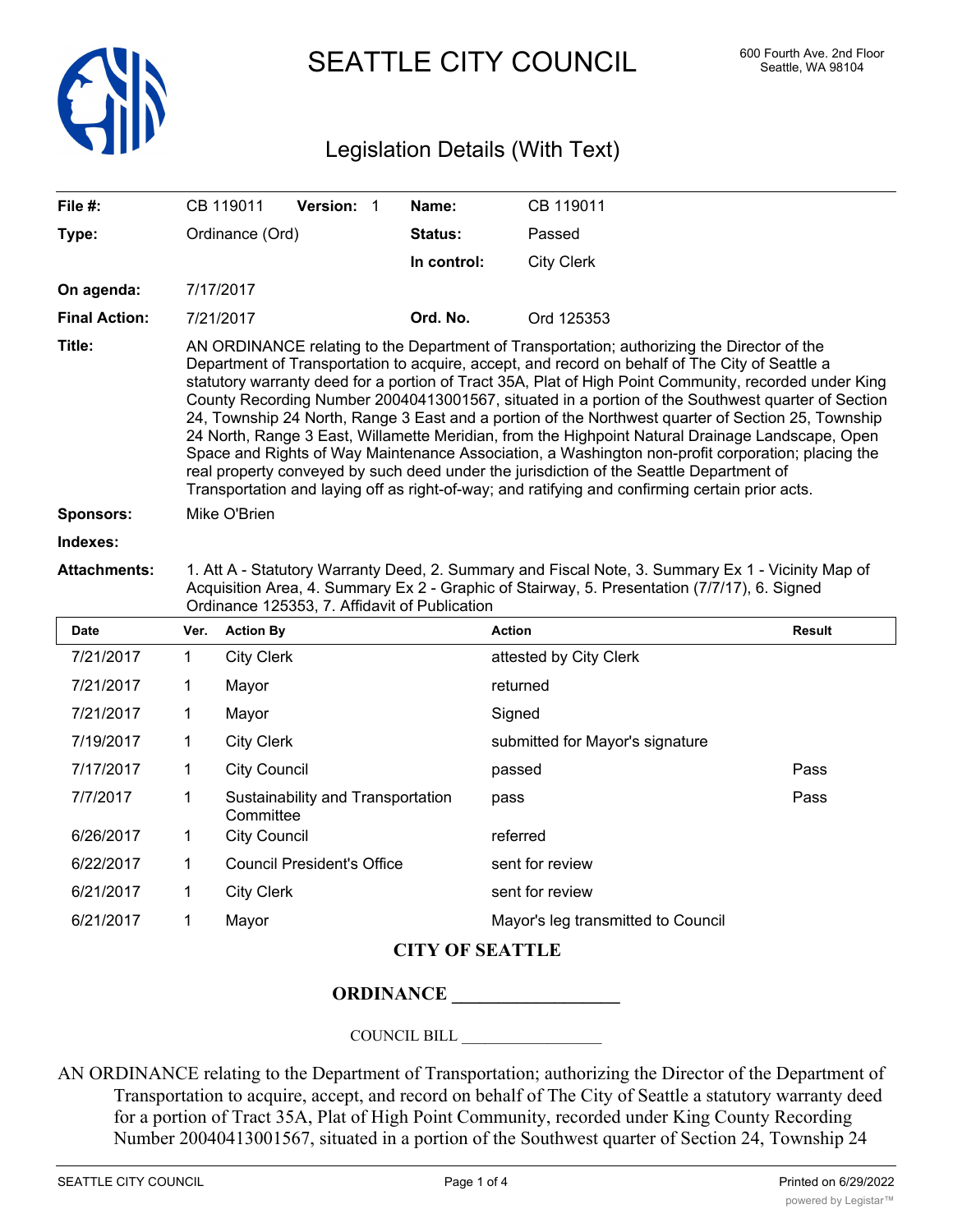North, Range 3 East and a portion of the Northwest quarter of Section 25, Township 24 North, Range 3 East, Willamette Meridian, from the Highpoint Natural Drainage Landscape, Open Space and Rights of Way Maintenance Association, a Washington non-profit corporation; placing the real property conveyed by such deed under the jurisdiction of the Seattle Department of Transportation and laying off as rightof-way; and ratifying and confirming certain prior acts.

WHEREAS, in June of 1963, citizens of West Seattle requested that The City of Seattle provide pedestrian

access through a wooded hillside area from the High Point area of West Seattle to the Louisa Boren

Junior High School at Delridge Way Southwest and Southwest Graham Street due to safety concerns for

the students attending the school, which opened in September of 1963 and closed in June of 1981; and

WHEREAS, to that end, in August of 1963, Ordinance 92301 authorized the appropriation and acquisition of property necessary to improve Southwest Graham Street between High Point Drive Southwest and Delridge Way Southwest, including but not limited to the construction of walkways and a stairway

("Stairway") to improve pedestrian access ("Project"); and

- WHEREAS, at that time, a portion of the property necessary for this Project had already been acquired by The City of Seattle in 1954 as authorized under Ordinance 83104 and placed under the jurisdiction of the Building Department (now known as the Department of Construction and Inspections), which was subsequently transferred to the Department of Engineering (now known as the Department of Transportation) in October of 1963 under Ordinance 92435 the ("TJO Property"); and
- WHEREAS, in November of 1963, Ordinance 92506 accepted a deed for the remainder of the property necessary for the Project, placed it under the jurisdiction of the Seattle Department of Transportation and laid it off as right-of-way to extend Southwest Graham Street ("Property"); and
- WHEREAS, the Stairway was built on the Property and the TJO Property in 1970 and consists of six stair landings connecting the High Point neighborhood to the Longfellow Creek Trail with the upper end of the Stairway starting at High Point Drive Southwest and the lower end ending at 26<sup>th</sup> Avenue Southwest; and
- WHEREAS, in March of 2004, Ordinance 121404 was passed which, among other things, vacated streets including the Property, and approved a new plat for the Seattle Housing Authority's (SHA) High Point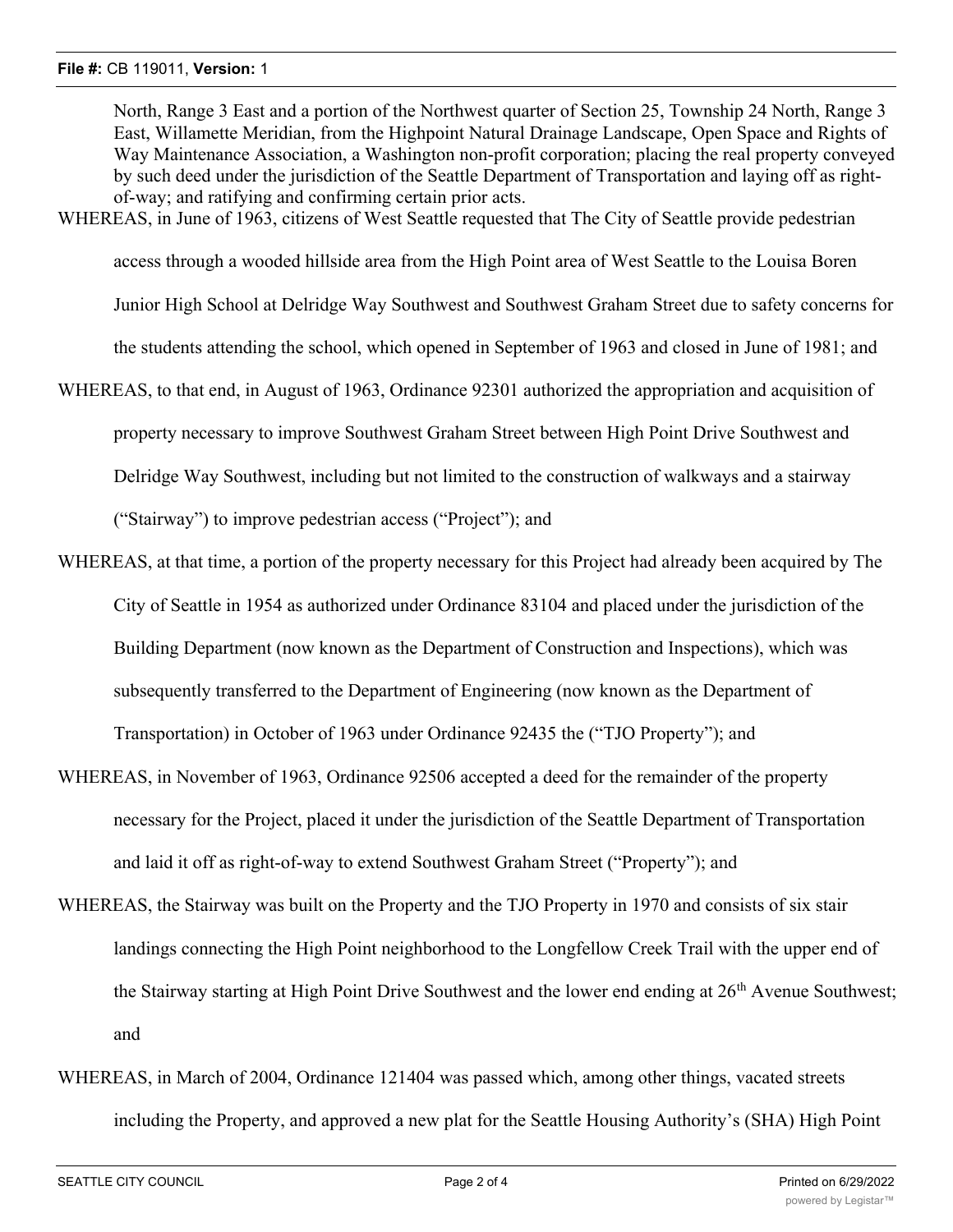redevelopment project; and

- WHEREAS, SHA subsequently recorded the Plat of High Point Community under King County Recording Number 20040413001567; and
- WHEREAS, in 2008, the Property was deeded to the High Point Natural Drainage Landscape, Open Space, and Rights of Way Maintenance Association, under King County Recording Number 20080327002167, as required under the Declaration of Covenants, Conditions and Restrictions for High Point Community Homeowners, recorded under King County Recording Number 20040413001569, as amended, which is the organization tasked with maintaining the Stairway; and
- WHEREAS, the City now considers it to be in the best public interest to transfer the Property back to the City for purposes of maintaining the Stairway; NOW, THEREFORE,

## **BE IT ORDAINED BY THE CITY OF SEATTLE AS FOLLOWS:**

Section 1. The Statutory Warranty Deed executed by the Highpoint Natural Drainage Landscape, Open Space and Rights of Way Maintenance Association, a Washington non-profit corporation, on November 14, 2016, as Grantor, recorded under King County Recording Number 20170130000168 on January 30, 2017, and legally described in Attachment A to this ordinance, is hereby accepted.

Section 2. The property conveyed by the deed described in Section 1 of this ordinance is placed under the jurisdiction of the Seattle Department of Transportation and laid off, opened, widened, extended, and established as right-of-way upon the land described in the deed.

Section 3. Any act consistent with the authority of this ordinance taken prior to its effective date is hereby ratified and confirmed.

Section 4. This ordinance shall take effect and be in force 30 days after its approval by the Mayor, but if not approved and returned by the Mayor within ten days after presentation, it shall take effect as provided by Seattle Municipal Code Section 1.04.020.

Passed by the City Council the day of the case of the council the day of the case of the case of the council the day of the case of the case of the case of the case of the case of the case of the case of the case of the ca